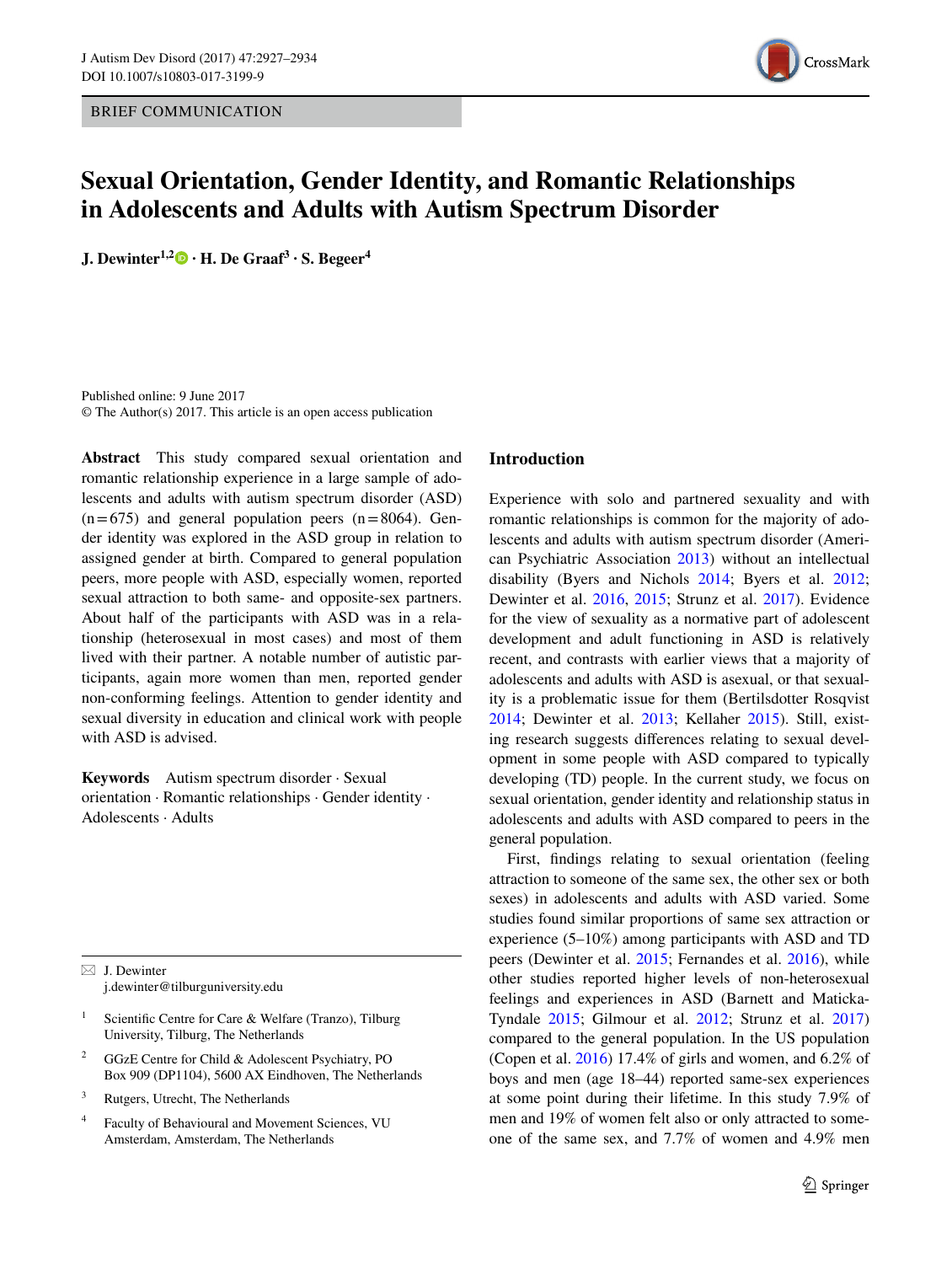identified as other than heterosexual or straight. Prevalence data on sexual orientation in large groups of people with ASD are still lacking.

Second, a relationship between ASD and gender dysphoria (GD) was suggested (George and Stokes [2016;](#page-6-11) Glidden et al. [2016](#page-7-2); van der Miesen et al. [2016](#page-7-3)). *Gender* refers to the behaviours and attitudes that, in a specific time and culture, are considered typical to males or females (Rosario and Schrimshaw [2014\)](#page-7-4). While the number of people with GD is comparatively small, the prevalence of ASD characteristics in people referred to gender clinics is relatively high (de Vries et al. [2010;](#page-6-12) Pasterski et al. [2014;](#page-7-5) Skagerberg et al. [2015](#page-7-6)). Unfortunately, the findings regarding ASD and gender dysphoria are based on diverse samples (e.g. adolescents and adults with GD vs. participants with ASD) and not consistent across studies.

Different explanations were raised for this greater variation in sexual orientation and gender identity in people with ASD (George and Stokes [2016](#page-6-11); Glidden et al. [2016](#page-7-2); van der Miesen et al. [2016\)](#page-7-3). Biological theories point to the influence of higher levels of antenatal testosterone exposure and to the assumption that GD and ASD share common genetic patterns. Psycho-social explanations include the effects of social experiences, the opportunity to meet people of the other sex, the role of sensory preferences, stereotyped interests and limited flexibility, and feeling less hampered by societal prejudices to come out. Empirical support for these mechanisms is mostly lacking. Yet, findings in the general population suggest that sexual minorities face several additional challenges (e.g. coming out) and risks (e.g. exclusion, abuse, violence) in their sexual development and well-being (de Graaf et al. [2015](#page-7-7); Diamond [2013](#page-6-13)) compared to their peers. Little is known yet about the well-being and development of LGBT (i.e. Lesbian, Gay, Bisexual, Transgender) people with ASD (Bennett and Goodall [2016](#page-6-14)). Adolescents and adults with ASD and LGBT-feelings might face a double coming out: they might experience a sense of difference from the general population not only relating to their ASD-characteristics, but also pertaining to their gender identity, sexual orientation, or doubts about them. Better insight in sexual orientation and identity in adolescents and adults with ASD can lead to an increased awareness in sexuality education and support.

Third, research in samples of adults with ASD without cognitive impairments showed that 17% (Balfe and Tantam [2010\)](#page-6-15) to 73% (Strunz et al. [2017](#page-7-0)) of people with ASD had a romantic relationship or were living with a partner. Being single was not negatively perceived by a third of the singles in the study of Strunz et al.  $(2017)$  $(2017)$  $(2017)$  and participants reported a variety of reasons why they did not feel up to being in a relationship (e.g. contact with a partner is exhausting). Singles with ASD can also experience sexuality in a positive way. However, some people

with ASD without relationship experience compared to those with relationship experience showed poorer sexual functioning, e.g. less arousability, more anxiety or less desire (Byers et al. [2013](#page-6-16)). Still, results on relationship experience vary strongly and there is not yet a clear view of how this is experienced by adolescents and adults with ASD.

Most of the existing research is based on relatively small samples (the largest recent studies included  $n=141$ (Byers et al.  $2012$ ) and  $n=229$  (Strunz et al.  $2017$ ) participants with ASD) and case studies. Only the most recent studies are based on self-report. Recruitment of volunteers for sexuality related research might also have biased these results: volunteers in sexuality research were found to be more sexually experienced, to have a more positive affect towards sexuality and to be more interested in sexual novelty compared to controls in a non-sexual study (Bogaert [1996\)](#page-6-17). In the current study, a large group of adolescents and adults with ASD reported on their sexual orientation, gender identity and relationship status. The findings on attraction and relationship status could be compared to those of peers in the general population. The results of this study can add to a nuanced and more realistic view on sexuality and relationships of people with ASD and offer input for sexuality education and support.

# **Methods**

### **Participants**

In 2016 675 adolescents (age  $>15$ ) and adults with ASD registered in the Netherlands Autism Register (NAR) answered the questions for this study as a part of a broader survey. The NAR is a longitudinal register including over 2000 individuals with ASD. The NARparticipants registered themselves or their children voluntarily and completed a questionnaire on general demographic characteristics. Participants are invited annually to complete an additional online follow-up questionnaire.

Participants self-reported a diagnosis on the autism spectrum (see Table [1\)](#page-2-0). Given the changes in DSM 5 (APA 2013), no differentiation between the different diagnostic categories was made in the analysis. The participant group consisted of a comparable number of men  $(48.3\%)$  and women  $(51.7\%)$  (see Table [1\)](#page-2-0). This M:F ratio differs from the ratio found in the general ASD population, where ASD is more prevalent in men. The number of participants in the ASD group under the age of 25 is small (30 boys and 44 girls), which limits the statistical power in case of separate comparison of adolescents and adults.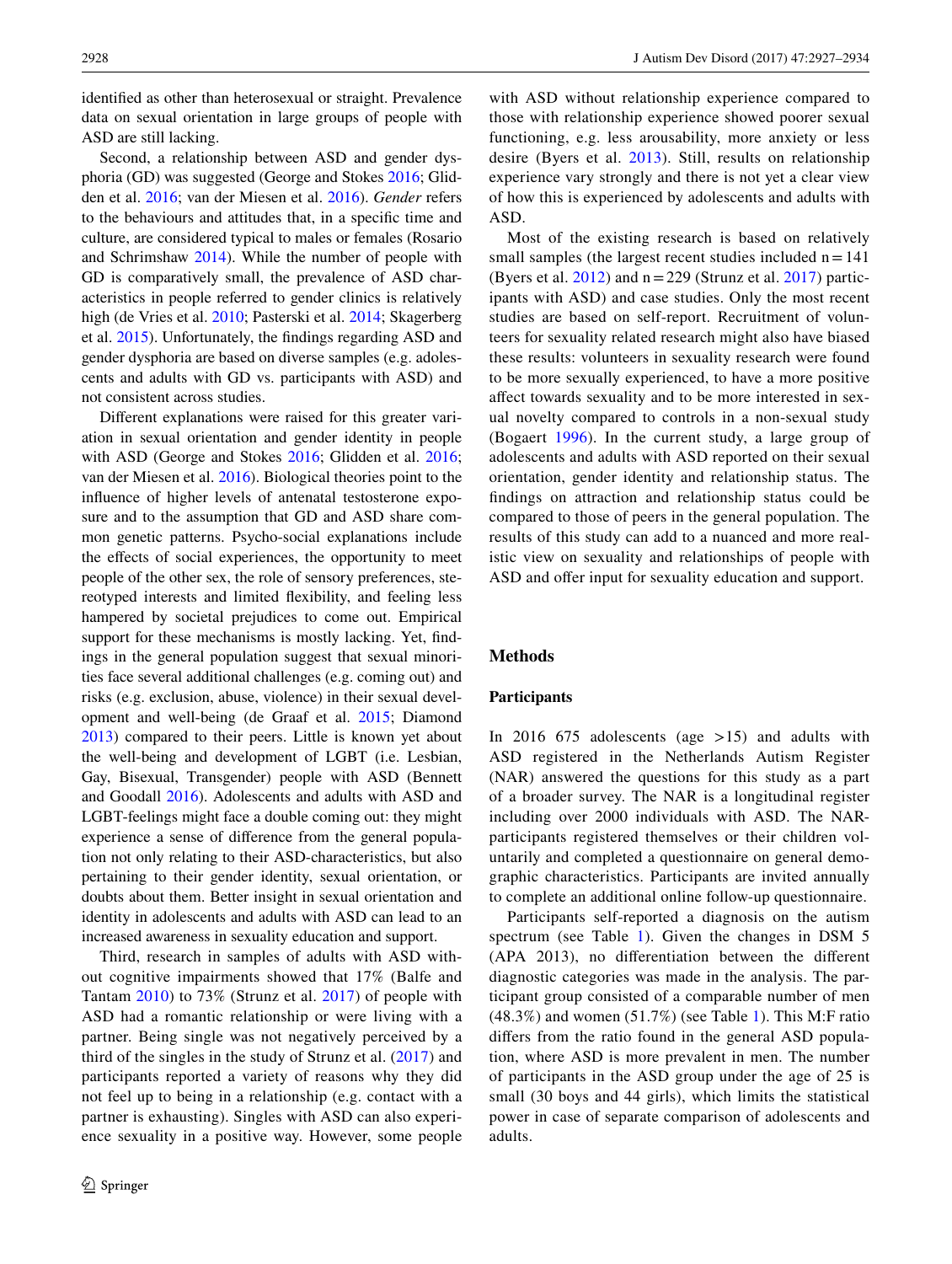### <span id="page-2-0"></span>**Table 1** Sample characteristics

|                                              | Men           |              | Women         |              | Total        |              |
|----------------------------------------------|---------------|--------------|---------------|--------------|--------------|--------------|
|                                              | <b>ASD</b>    | Controls     | ASD           | Controls     | <b>ASD</b>   | Controls     |
| $n(\%)$                                      | 326 (48.3)    | 3927 (48.7)  | 349 (51.7)    | 4137 (51.3)  | 675          | 8064         |
| Age in years                                 |               |              |               |              |              |              |
| $m$ (sd)                                     | 46.44 (14)    | 43.79 (15.9) | 40.21 (12.4)  | 41.55 (15.9) | 43.2(13.5)   | 42.64 (15.9) |
| Range                                        | $15 - 80$     | $15 - 70$    | $16 - 75$     | $15 - 70$    | $15 - 80$    | $15 - 70$    |
| Diagnosis: n (%)                             |               |              |               |              |              |              |
| Autistic disorder                            | 29(8.9)       | n/a          | 37(10.6)      | n/a          | 66 (9.8)     | n/a          |
| Asperger's syndrome                          | 167(51)       |              | 173 (49.6)    |              | 340 (50.4)   |              |
| PDD-NOS                                      | 75(23)        |              | 83 (23.8)     |              | 158 (23.4)   |              |
| <b>MCDD</b>                                  | 0(0)          |              | 2(0.6)        |              | 2(0.3)       |              |
| ASS                                          | 54 (16.6)     |              | 51 (14.6)     |              | 105(15.6)    |              |
| <b>HFA</b>                                   | 0(0)          |              | 3(0.86)       |              | 3(0.4)       |              |
| No diagnosis                                 | 1(0.3)        |              | 0(0)          |              | 1(0.15)      |              |
| Age ASD diagnosis                            |               |              |               |              |              |              |
| $m$ (sd)                                     | 37.12 (16.54) | n/a          | 32.92 (13.95) | n/a          | 34.96 (15.4) | n/a          |
| Range                                        | $3.5 - 74$    |              | 3.50-63.50    |              | $3.50 - 74$  |              |
| AQ-28 score (cut-off 65)                     |               |              |               |              |              |              |
| $m$ (sd)                                     | 82.66 (12.3)  | n/a          | 83.69 (10.9)  | n/a          | 83.19 (11.6) | n/a          |
| Range                                        | $50 - 110$    |              | $48 - 110$    |              | $48 - 110$   |              |
| Education                                    |               |              |               |              |              |              |
| Primary                                      | 7(2.1)        | 107(2.6)     | 5(1.4)        | 89(2.2)      | 12(1.8)      | 196(2.4)     |
| Vocational training                          | 6(1.8)        | 331 (8.2)    | 4(1.1)        | 330(8.2)     | 10(1.5)      | 661(8.2)     |
| Special education                            | 9(2.8)        | 2(0.05)      | 7(2)          | 1(0.02)      | 16(2.4)      | 3(0.04)      |
| Lower secondary                              | 50(7.4)       | 557 (13.7)   | 24(6.9)       | 708 (17.6)   | 50(7.4)      | 1265(15.7)   |
| Higher secondary                             | 78 (11.6)     | 463(11.4)    | 44 (12.6)     | 515 (12.8)   | 78 (11.6)    | 978 (12.1)   |
| Secondary vocational training                | 147(21.8)     | 1216 (30)    | 80 (22.9)     | 1136 (28.3)  | 147(21.8)    | 2352 (29.2)  |
| Professional bachelor                        | 199(29.5)     | 1033(25.5)   | 98 (28.1)     | 924 (23)     | 199 (29.5)   | 1957 (24.3)  |
| University                                   | 124(18.4)     | 332(8.2)     | 63(18.1)      | 291 (7.3)    | 124(18.4)    | 623(7.7)     |
| Other                                        | 12(4.7)       | n/a          | 20(5.7)       | n/a          | 32(4.7)      | n/a          |
| Unknown                                      | 7(1)          | 11(0.3)      | 4(1.1)        | 18(0.45)     | 7(1)         | 29 (0.04)    |
| Living situation <sup>a</sup>                |               |              |               |              |              |              |
| Living with parents                          | 55            | n/a          | 48            | n/a          | 103          |              |
| Living independent                           | 118           |              | 109           |              | 227          |              |
| Living independent with professional support | 37            |              | 50            |              | 87           |              |
| Living together with partner and/or kids     | 111           |              | 112           |              | 233          |              |
| Group home                                   | $12\,$        |              | 27            |              | 39           |              |
| Other                                        | 8             |              | 6             |              | 14           |              |
| Children                                     |               |              |               |              |              |              |
| Yes/no                                       | 140           |              | 128           |              | 301          |              |
| $m$ (sd)                                     | 2.29(1.1)     |              | 1.95(0.9)     |              | 2.13(1.02)   |              |
| Range                                        | $1 - 7$       |              | $1 - 5$       |              | $1 - 7$      |              |

<sup>a</sup>Some participants indicated more then 1 option, e.g. because they combine different living situations

# **Controls**

The questions used for this study were taken from the populations study *Sexual Health in the Netherlands 2011* (de Graaf [2012](#page-6-18)), allowing comparison with a large general population control group  $(n=8064)$ . The control and ASD group did not differ pertaining to the M:F ratio  $(\chi^2(1)=0.40, \text{ n.s.})$  and to age (t(838.09) = -1.05, n.s.). The proportion of controls with a lower educational level (at highest completed lower secondary education) was significant, but in size only a little higher compared to the ASD group  $(\chi^2(1) = 19.73, p < .01,$  Cramer's *V* = 0.05).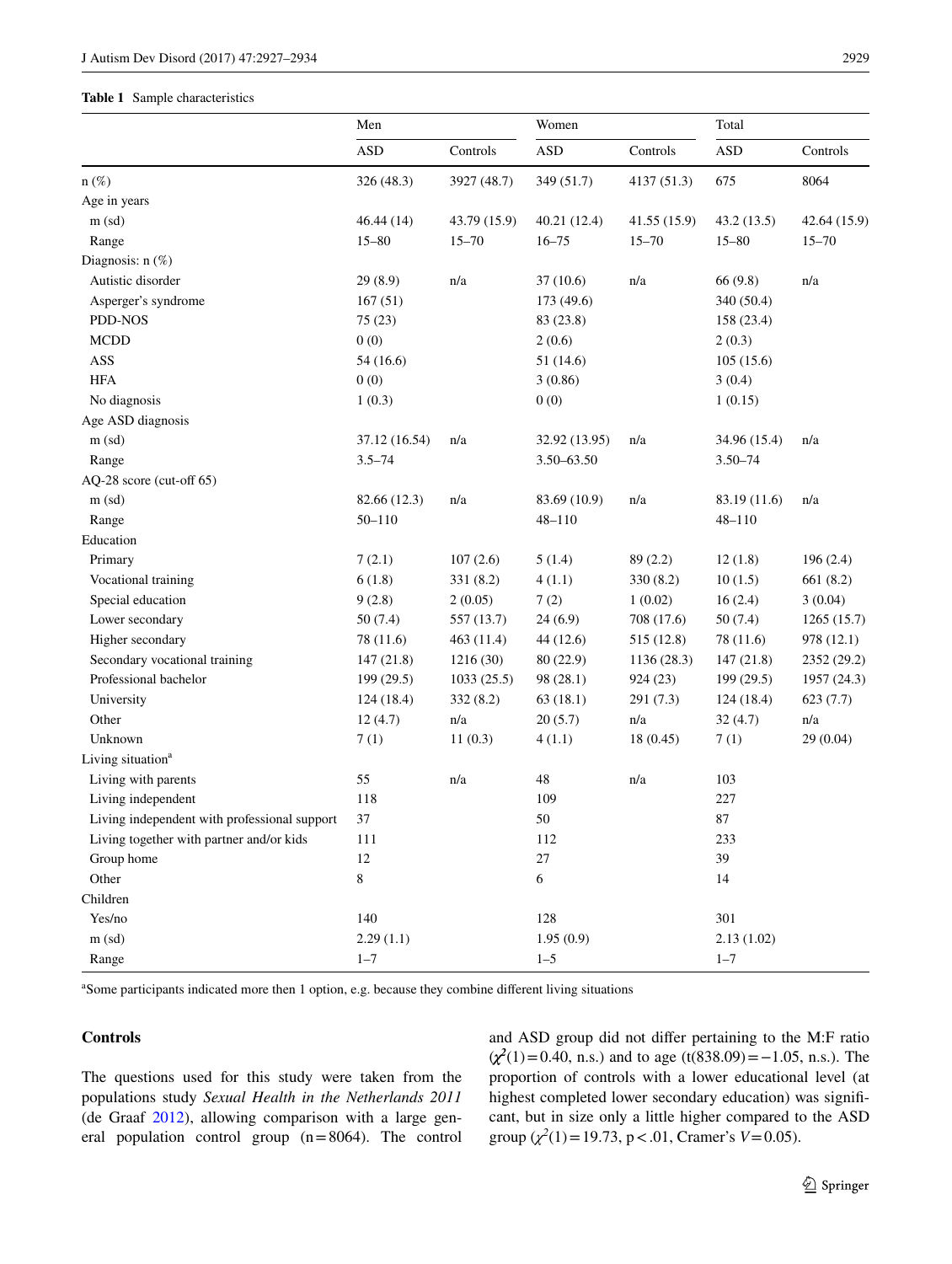## **Measures**

Nine questions were asked to explore the assigned gender at birth, gender identity, sexual orientation (sexual attraction and sex of the partner), relationship status and evaluation of relationship status, duration of the relationship, living situation, and whether the partner has (or is suspected of having) ASD. Sexual orientation was assessed using five response categories  $(1=only$  men,  $2 = \text{mostly men}$ , also women,  $3 = \text{equally}$  to men and women,  $4 = \text{mostly women}$ , also men,  $5 = \text{only women}$ . The data on sexual attraction to both sexes (i.e. categories 2, 3 and 4) were combined in one category (feeling attraction to both sexes). The response categories for the question pertaining to gender identity and relationship status can be found in the Tables. These questions, except the question on gender identity, were part of the Sexual Health questionnaire (de Graaf [2012\)](#page-6-18), enabling comparison of the ASD and control group answers. The general population group completed the whole sexual health questionnaire. In the ASD sample, only these nine questions were added to the NAR survey on functioning in different aspects of life.

The Autism Spectrum Quotient—Short Version (AQ-28; Hoekstra et al. [2011\)](#page-7-8) is a 28-item questionnaire to assess autistic traits, including social skills, attention switching, a preference for routines, imagination and a fascination with numbers and patterns. The AQ-28 shows good sensitivity and specificity and has been shown to correlate highly with the original 50 item version of the measure (Hoekstra et al. [2011\)](#page-7-8). The AQ-28 was included to describe and compare ASD characteristics of the participants in the ASD group.

## **Procedure**

The Medical Ethical Committee of the Vrije Universiteit Amsterdam approved this research. Participants registered in the NAR through the website [\(https://www.](https://www.nederlandsautismeregister.nl) [nederlandsautismeregister.nl\)](https://www.nederlandsautismeregister.nl). They received a link to complete a questionnaire on demographic characteristics, autism features (AQ-28: Hoekstra et al. [2011\)](#page-7-8), diagnosis, physical condition and general well-being, sensory stimulus processing, housing, education, work or day care, leisure and special interests, partner relationship and social contacts, advocacy and research. Participants could decide to refuse participation at each invitation and decline further participation. Identification information was stored apart from all other data. The database with identification data and contact information is stored in separate, encrypted locations. All data used for this study were anonymised to the authors.

# **Analysis**

The participants belonged to a convenience sample, so no prior power calculations were performed. Data of men and women were separately analysed, since sex differences pertaining to sexual orientation, gender identity and romantic relationships are known to exist in the general population. Both groups were matched on age, and because of the small number of adolescents (age<25) no separate comparison of adults and adolescents were conducted. Chi square  $(\chi^2)$  tests were used to test for differences in proportions comparing categorical variables. To detect medium to large effects based on Chi square analysis, a sample size of  $n=88$  would have been necessary. Effect size Cramer's *V* is reported in case of a significant difference. Cohen ([1988\)](#page-6-19) suggested interpreting *V*=0.10 as small, 0.30 as medium ,and 0.50 as large effect sizes. Independent *t*-tests were applied to compare means in continuous variables (age, AQ-scores). Effect size *r* will be reported, with the same benchmarks as described for *χ*2 (*r*=.10 tot 0.50).

## **Results**

## **Gender Identity**

Most men and women in the ASD group identified conforming their assigned gender at birth (see Table [2](#page-3-0)). With both men and women, less than 1% identified as the opposite of their assigned gender at birth. About 22% of women and 8% of the men with ASD reported some gender non-conforming feelings. Data on gender identity were not available for the control group.

## **Sexual Orientation**

Sexual orientation was more varied in ASD compared to controls in both men (*Fisher's exact* p<.*01, Cramer's V*=*0.01*) and women  $(\chi^2(3) = 339.68, p < .01,$  Cramer's

<span id="page-3-0"></span>**Table 2** Assigned gender at birth and gender identity

| Assigned gender at birth       | Male n $(\%)$ | Female $n(\%)$ |  |
|--------------------------------|---------------|----------------|--|
| Feels male                     | 299 (91.7)    | 3(0.9)         |  |
| Partly male, partly female     | 10(3.1)       | 31(8.9)        |  |
| Not male, nor female           | 2(0.6)        | 26(7.4)        |  |
| don't know (yet)               | 4(1.2)        | 9(2.6)         |  |
| Different (e.g. human, no sex) | 8(2.5)        | 8(2.3)         |  |
| Feels female                   | 3(0.9)        | 272 (77.9)     |  |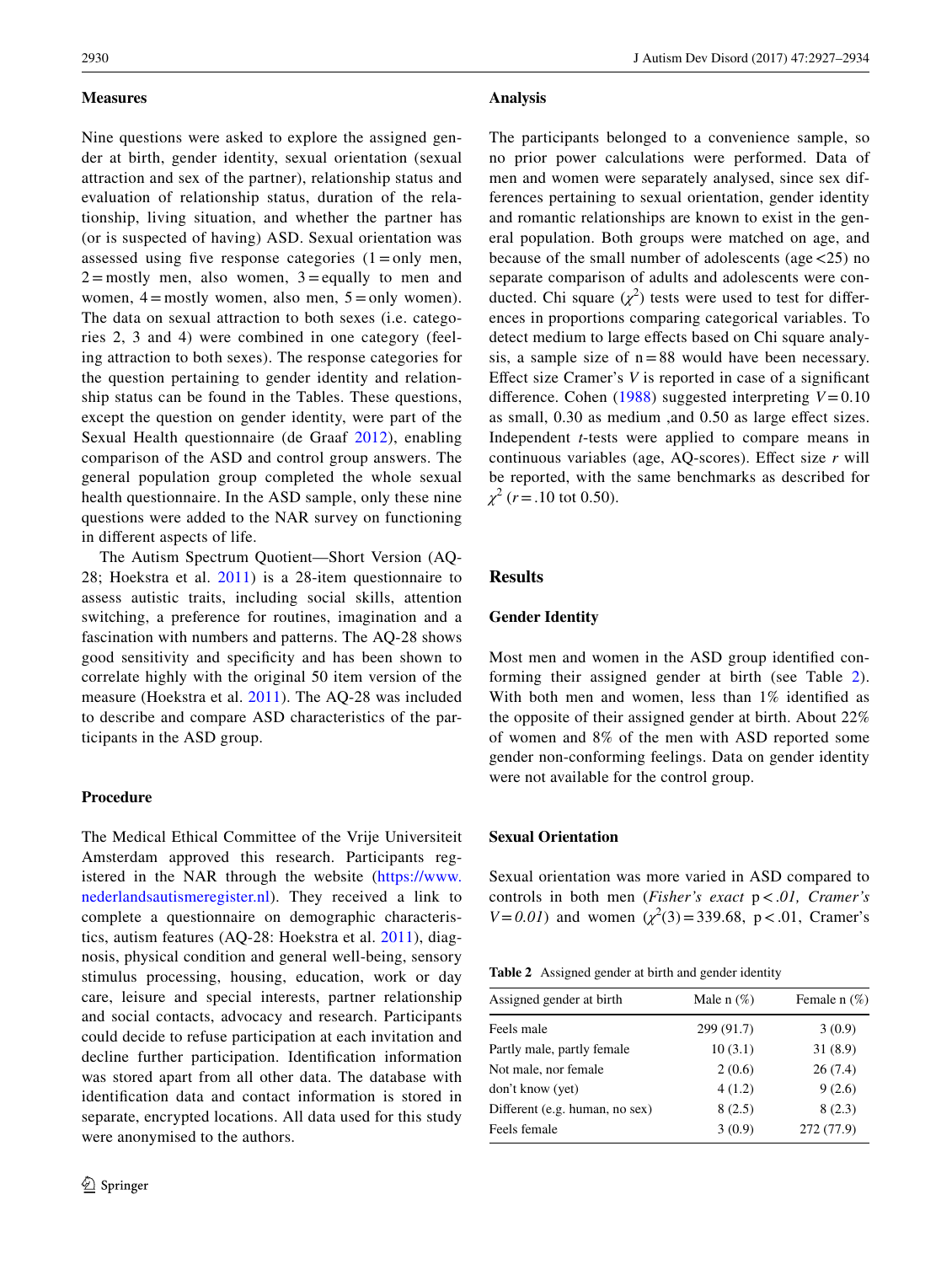<span id="page-4-0"></span>

| $n(\%)$                      | Men                         |               | Women                       |               |  |
|------------------------------|-----------------------------|---------------|-----------------------------|---------------|--|
|                              | $ASD (n=316)$               | TD $(n=3927)$ | $ASD (n = 343)$             | TD $(n=4137)$ |  |
| Feels attracted to           |                             |               |                             |               |  |
| Men only                     | 16(5.1)                     | 150(3.8)      | $194(56.6)$ ** <sup>a</sup> | 3601 (87)     |  |
| Both men and women           | 27(8.5)                     | 184(4.7)      | 77(22.4)                    | 418(10.1)     |  |
| Women only                   | $258(81.6)$ ** <sup>a</sup> | 3549 (90.4)   | 21(6.1)                     | 53(1.3)       |  |
| None of these                | 15(4.7)                     | 44(1.1)       | 51 (14.9)                   | 65(1.6)       |  |
| In a relationship            | $158(50)*$                  | 2916 (74.3)   | $162(47.2)$ **              | 2923 (70.7)   |  |
| With a man                   | 8(5.1)                      | 113(3.9)      | 151 (93.2)                  | 2861 (97.9)   |  |
| With a woman                 | 150 (94.9)                  | 2803 (96.1)   | $11(6.8)$ *                 | 62(2.1)       |  |
| Living together with partner | 136(86.1)                   | 2450 (84)     | 130(80.2)                   | 2324 (79.5)   |  |
| Partner                      |                             |               |                             |               |  |
| Diagnosed with ASD           | 12                          | n/a           | 25                          | n/a           |  |
| Suspicion of ASD             | 7                           |               | 29                          |               |  |

 $*_{p} = .01, **_{p} < .01$ 

<sup>a</sup>Only attracted to the opposite sex versus other

 $V=0.27$ ) (see Table [3\)](#page-4-0). The proportion of participants with ASD that feels exclusively attracted to a partner of the opposite sex was smaller compared to the TD peers (men:  $\chi^2(1) = 24.17$ ,  $p < .01$ ,  $V = 0.07$ , women: *χ*<sup>2</sup>(1) = 227.25, p < .01, *V* = 0.22). Compared to the general population, more (about one in seven of the women and one in 20 men with ASD) indicated attraction other than to someone of the same and/or opposite sex (attraction towards men and/or women vs. other. Men: Fisher's exact  $p < .01$ , Cramer's  $V = 0.08$ , women:  $\chi^2(1) = 222.06$ , p<.01, Cramer's *V*=0.22).

More women with ASD were in a relationship with a woman compared to women in the general population, although the effect size of this finding was small (*χ*2 (1)=14.48, *p*=.01, Cramer's *V*=0.07). The number of same-sex relationships in males did not differentiate between the ASD and control group  $(\chi^2(1)=0.56, n.s.).$ 

Explorative comparison revealed that fewer adolescent boys (age<25) with ASD (63%) compared to adults with ASD (83%) reported only attraction to women  $(\chi^2(1)=10.11, p<0.1, V=0.176)$ . In girls (56.8%) and women (55.4%) with ASD who reported attraction to men only, no significant difference appeared  $(\chi^2(1)=0.031)$ ,  $p > .05$ ).

#### **Relationship Status**

Fewer participants with ASD were in a relationship (50%) compared to controls (70%) (women:  $\chi^2(1) = 81.06$ , p < .01, Cramer's  $V=0.13$ , men:  $\chi^2(1) = 86.20$ , p < .01, Cramer's  $V=0.14$ ), but among those who were in a relationship, comparable proportions of people with ASD and controls lived with their partner (women:  $\chi^2(1) = 0.052$ , n.s., men:  $(\chi^2(1)=0.47, n.s.).$ 

Among the participants with ASD, most relationships lasted longer than a year (men  $n=150$ , women  $n=156$ ). Of the singles, 29% regretted their relationship status. Among those in a relationship, 9% felt dissatisfied, while 74% felt (very) satisfied. Men and women in a relationship were on average older than the singles (men:  $M_{rel}$  = 53, *sd*=10.3, *Msingle*=41.5, *sd*=14.5, *t*(283,65)=8.11, p<.01, women:  $M_{rel} = 42.7$ ,  $sd = 11.5$ ,  $M_{single} = 39.2$ ,  $sd = 13$  $t(340.99) = 2.70$ ,  $p < .01$ ). No difference in the level of autistic traits (AQ-28) emerged between singles and those in a relationship (independent  $t(614)=1.30$ , p=.19).

## **Discussion**

This study shows that most people with and without ASD identify in line with their assigned gender at birth, feel attraction to someone of the other sex and have been in a heterosexual romantic relationship. However, adolescents and adults with ASD reported non-heterosexual attraction more often than their peers in the general population. Compared to Kuyper and Wijsen ([2014](#page-7-9)), who found that 5.7% of men and 4% of women in a Dutch population study experienced an ambivalent or incongruent gender identity compared to their gender assigned at birth, the numbers in the present study, especially in women, appear high. However, this study allowed no statistical comparison with data pertaining to gender identity from the general population. Findings from earlier research on sexual diversity in adolescents with ASD compared to general population peers are inconsistent (Dewinter et al. [2015;](#page-6-4) Hellemans et al. [2007](#page-7-10)), though studies in adult participants confirmed a higher prevalence of non-heterosexual attraction (Gilmour et al. [2012](#page-6-9); Strunz et al. [2017](#page-7-0)).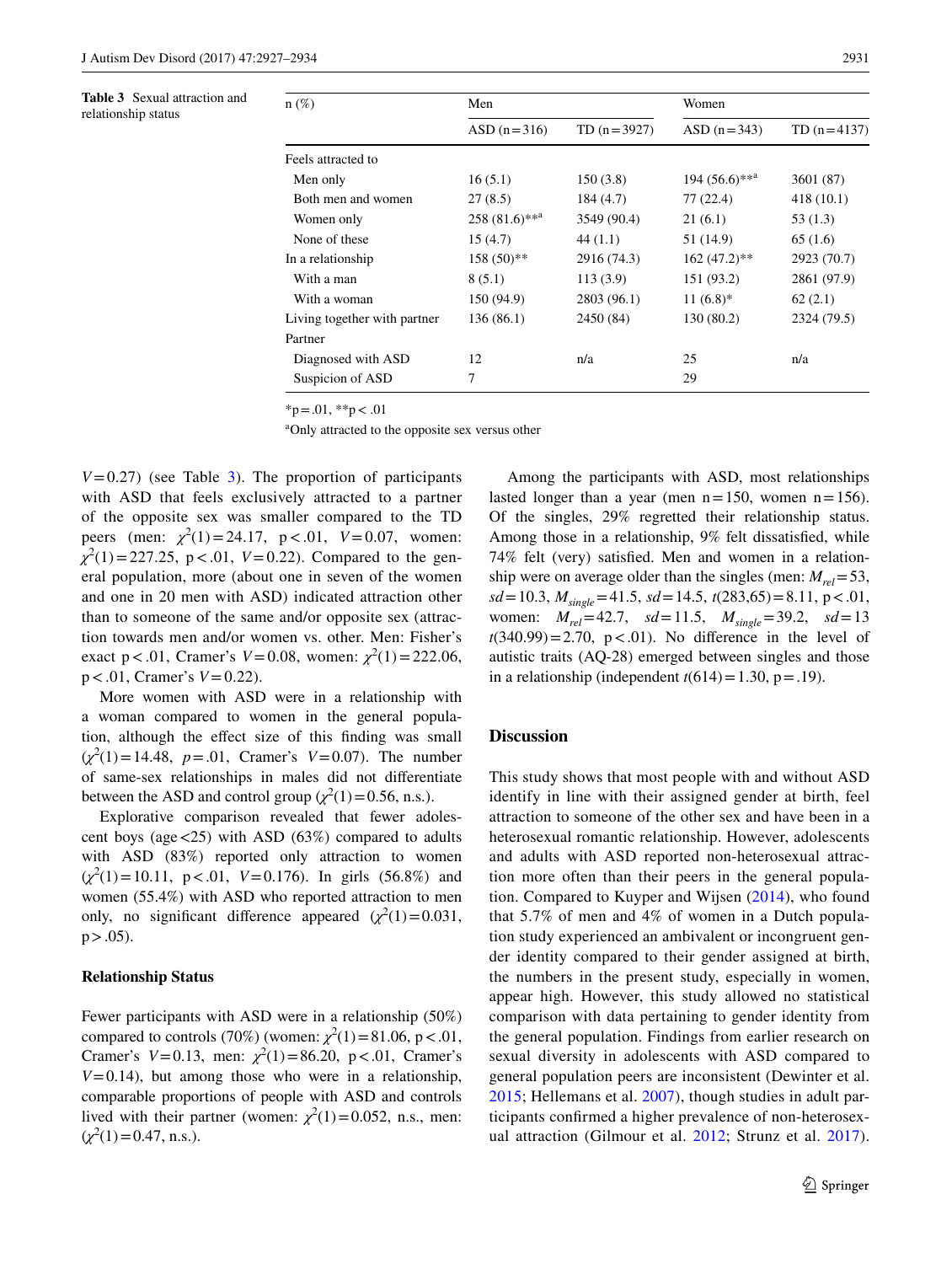The age (adults compared to adolescents) of the participants and the sample size in the present study might have made it possible to detect these differences pertaining to sexual orientation. In addition, a notable number of the men and women with ASD in this study indicated sexual attraction to neither men or women, possibly reflecting feelings of doubt, limited awareness of sexual orientation, or possibly the absence of sexual attraction. Some participants might have refused to answer questions pertaining to sexuality: ASD participants did not know in advance that questions about sexuality and attraction would be included in this survey, while the controls volunteered to participate in a study on sexual health. In addition, and in line with the conclusions of a review by Pecora et al. [\(2016](#page-7-11)), especially the women with ASD in our study reported same-sex attraction and did not strictly identify as female. The difference between men and women relating to sexual attraction is also found in the general population (e.g. Copen et al. [2016\)](#page-6-10). Relating to gender identity, fewer women than men in the general population reported gender ambivalence or incongruence (Kuyper and Wijsen [2014\)](#page-7-9) However, in this study, the variation in sexual attraction and gender identity seems even more pronounced in females with ASD compared to TD peers.

In general, little is known about sexual identity development in adults with ASD. Biological and psychosocial explanations have been proposed describing influences in different stages of development, such as prenatal hormone influences, feeling different in a neurotypical world, the interpretation of gender roles (what does it mean to feel male/female) or the need for concrete experience to decide about attraction. For now, a biopsychosocial view including all possible influences is defendable and probably more helpful than a single-factor explanation. Further research on the mechanisms behind identity and attraction development and ASD could clarify how to interpret these differences and how to support people.

About half of the participants with ASD in this study were in a relationship (in most cases a satisfying one), and most people with ASD who were in a relationship lived with their partner. This proportion is larger than in earlier studies (e.g. Balfe and Tantam [2010\)](#page-6-15) and supports the recent findings of Strunz and colleagues [\(2017](#page-7-0)). The majority was in a relationship with an opposite-sex partner. In line with earlier findings (Byers et al. [2012](#page-6-2)), the people with ASD in a relationship were slightly older than the singles. No differences between men and women appeared concerning relationship experience, in contrast to earlier findings (Strunz et al. [2017](#page-7-0)). One in ten men and a third of the women with ASD reported having a partner with (or suspected of having) ASD, which was related to higher relationship satisfaction in the study of Strunz and colleagues [\(2017](#page-7-0)).

The current sample offers additional insight into sexuality in adults and adolescents with ASD because it was not recruited for sexuality related research, tackling potential response bias (Dunne et al. [1997;](#page-6-20) Strassberg and Lowe [1995](#page-7-12)). Possible bias related to differences in response style between autistic participants compared to those in the general population group cannot be excluded, e.g. autistic participants being less influenced by societal views or stereotypes on attraction and gender, or people who do not recognise themselves in the response categories. Some of these (unstudied) mechanisms might result in a more diverse picture of the autistic participants compared to the general population.

The participants declared that they have been diagnosed with ASD, which is also reflected in the high AQ scores. The overrepresentation of women in the group with ASD is remarkable and differed from the generally found M:F ratio of 4:1 (Levy et al. [2009\)](#page-7-13), but is in line with general higher response rates of females compared to males in participating in research (Byers and Nichols [2014](#page-6-1)). Results from men and women were analysed separately and offered insight into sexuality in both sexes. However, several limitations should be considered when interpreting these findings. First, men and women with ASD in this study had a relative high education level and a late age of first diagnosis. Second, these findings are based on a limited number of single-item questions (Mustanski et al. [2014\)](#page-7-14). The questions were embedded in different surveys for both groups and we do not know whether this influences the perception of and response to the questions. Third, statistical comparison of the data on gender identity in the ASD and general population group was not possible. Replication of these findings, and more in-depth research into the mechanisms behind identity development, relationship development, challenges in romantic relationships and into the needs of LGBT adolescents and adults with ASD can result in better support (Bennett and Goodall [2016](#page-6-14)). Attention to sexual and relationship diversity in autistic adolescents and adults, their needs and those of their relatives is needed in future research.

These findings have implications for clinical and educational practice. First, this study demonstrates that a large percentage of adolescents and adults with ASD have romantic experience and feelings. However, a larger group of people with ASD compared to typical peers remains single and longs for a relationship. Attention to their experience and needs is advised. Second, more adolescents and adults, especially women, report same-sex attraction and identify not completely or exclusively to their birthassigned gender. This small group of men and women with ASD might face additional challenges (e.g. coming out) and risks (e.g. exclusion). Caregivers and professionals should be aware of and open towards these feelings and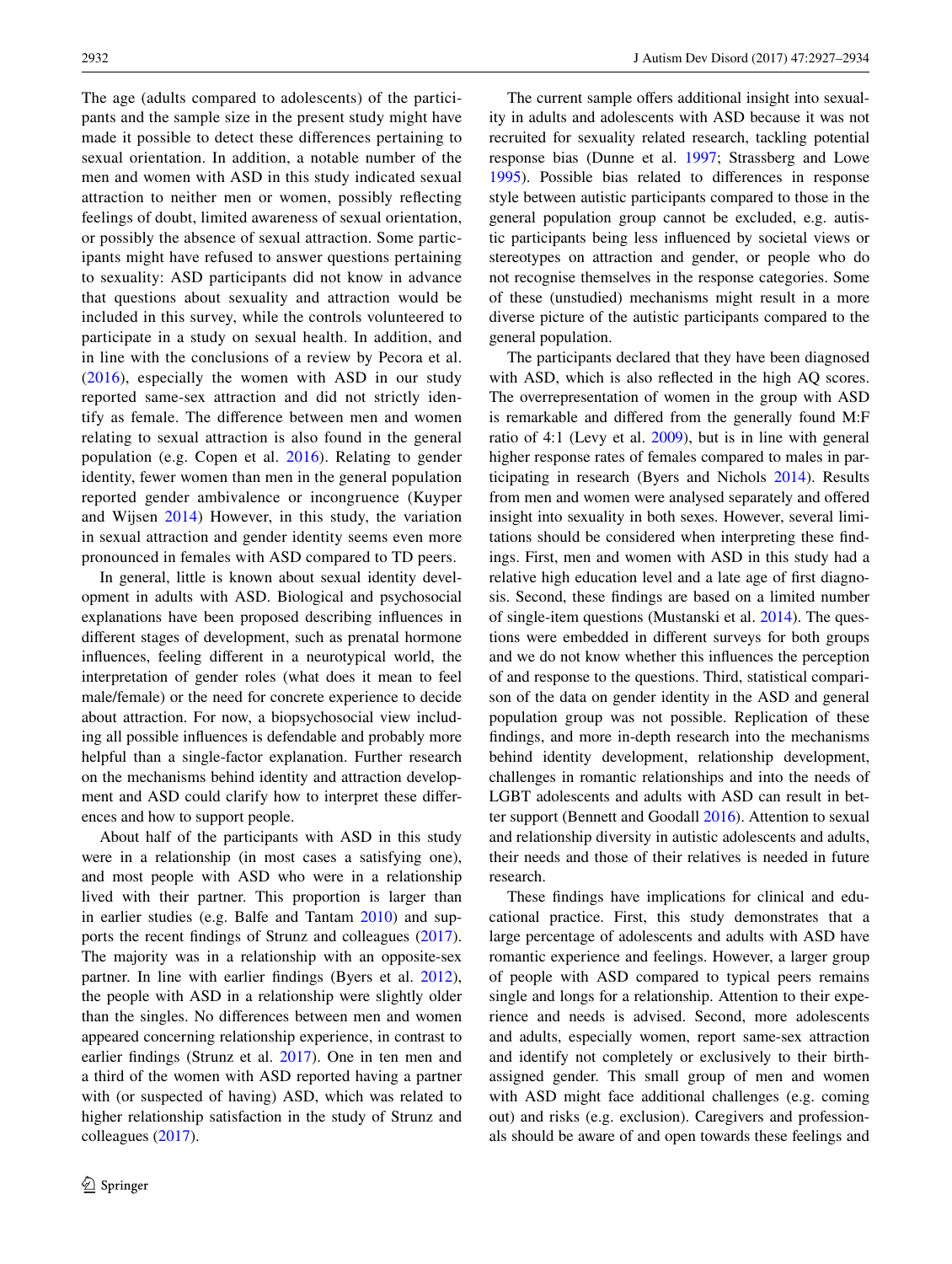actively offer support when needed. In sexuality education and communication with adolescents with ASD, relationship skills, sexual diversity, and sexual identity development should be given appropriate attention.

**Author Contributions** JD performed the statistical analysis and drafted the manuscript. SB coordinates the NAR and provided the data on ASD participants. He helped to interpret the data and to draft the manuscript. HDG provided the control data, helped to interpret the data and to draft the manuscript. All authors read and approved the final manuscript.

**Funding** The authors did not receive funding for this study. Rutgers received general funding from the Dutch Ministry of Health, Welfare and Sport.

### **Compliance with Ethical Standards**

**Conflict of interest** The authors declare that they have no conflict of interest.

**Ethical Approval** All procedures performed in studies involving human participants were in accordance with the ethical standards of the institutional and/or national research committee and with the 1964 Helsinki declaration and its later amendments or comparable ethical standards.

**Informed Consent** Informed consent was obtained from all individual participants included in the study.

**Open Access** This article is distributed under the terms of the Creative Commons Attribution 4.0 International License ([http://](http://creativecommons.org/licenses/by/4.0/) [creativecommons.org/licenses/by/4.0/](http://creativecommons.org/licenses/by/4.0/)), which permits unrestricted use, distribution, and reproduction in any medium, provided you give appropriate credit to the original author(s) and the source, provide a link to the Creative Commons license, and indicate if changes were made.

## **References**

- <span id="page-6-0"></span>American Psychiatric Association. (2013). *Diagnostic and statistical manual of mental disorders*. (5th. ed.). Washington, DC: American Psychiatric Association.
- <span id="page-6-15"></span>Balfe, M., & Tantam, D. (2010). A descriptive social and health profile of a community sample of adults and adolescents with Asperger syndrome. *BMC Research Notes, 3*(1), 300. doi[:10.1186/1756-0500-3-300.](http://dx.doi.org/10.1186/1756-0500-3-300)
- <span id="page-6-8"></span>Barnett, J. P., & Maticka-Tyndale, E. (2015). Qualitative exploration of Sexual experiences among adults on the autism spectrum: Implications for sex education. *Perspectives on Sexual and Reproductive Health, 47*(4), 171–179. doi[:10.1363/47e5715](http://dx.doi.org/10.1363/47e5715).
- <span id="page-6-14"></span>Bennett, M., & Goodall, E. (2016). Towards an agenda for research for lesbian, gay, bisexual, transgendered and/or intersexed people with an Autism Spectrum Diagnosis. *Journal of Autism and Developmental Disorders, 2015*, 2015–2017. doi[:10.1007/](http://dx.doi.org/10.1007/s10803-016-2844-z) [s10803-016-2844-z.](http://dx.doi.org/10.1007/s10803-016-2844-z)
- <span id="page-6-5"></span>Bertilsdotter Rosqvist, H. (2014). Becoming an "Autistic Couple": narratives of sexuality and couplehood within the swedish autistic self-advocacy movement. *Sexuality and Disability, 32*(3), 351–363. doi[:10.1007/s11195-013-9336-2](http://dx.doi.org/10.1007/s11195-013-9336-2).
- <span id="page-6-17"></span>Bogaert, A. F. (1996). Volunteer bias in human sexuality research: Evidence for both sexuality and personality differences in males. *Archives of Sexual Behavior, 25*(2), 125–140.
- <span id="page-6-1"></span>Byers, E. S., & Nichols, S. (2014). Sexual satisfaction of high-functioning adults with autism spectrum disorder. *Sexuality and Disability, 32*(3), 365–382. doi:[10.1007/s11195-014-9351-y.](http://dx.doi.org/10.1007/s11195-014-9351-y)
- <span id="page-6-16"></span>Byers, E. S., Nichols, S., & Voyer, S. D. (2013). Challenging stereotypes: Sexual functioning of single adults with high functioning autism spectrum disorder. *Journal of Autism and Developmental Disorders, 43*, 2617–2627. doi[:10.1007/](http://dx.doi.org/10.1007/s10803-013-1813-z) [s10803-013-1813-z.](http://dx.doi.org/10.1007/s10803-013-1813-z)
- <span id="page-6-2"></span>Byers, E. S., Nichols, S., Voyer, S. D., & Reilly, G. (2012). Sexual well-being of a community sample of high-functioning adults on the autism spectrum who have been in a romantic relationship. *Autism, 17*(4), 418–433. doi:[10.1177/1362361311431950.](http://dx.doi.org/10.1177/1362361311431950)
- <span id="page-6-19"></span>Cohen, J. (1988). *Statistical power analysis for the behavioral sciences* (2nd edn.). New Jersey: Lawrence Erlbaum Associates.
- <span id="page-6-10"></span>Copen, C. E., Chandra, A., & Febo-Vazquez, I. (2016). Sexual behavior, sexual attraction, and sexual orientation among adults aged 18–44 in the united states: data from the 2011–2013 national survey of family growth. *National Health Statistics Reports, 88*,  $1 - 14$ .
- <span id="page-6-18"></span>de Graaf, H. (2012). Seksueel gedrag en seksuele beleving in Nederland (Sexual behaviour and sexual experience in the Netherlands). *Tijdschrift Voor Seksuologie, 36*(2), 87–97.
- <span id="page-6-12"></span>de Vries, A. L. C., Noens, I. L. J., Cohen-Kettenis, P. T., van Berckelaer-Onnes, I. A., & Doreleijers, T. A. (2010). Autism spectrum disorders in gender dysphoric children and adolescents. *Journal of Autism and Developmental Disorders, 40*(8), 930–936. doi[:10.1007/s10803-010-0935-9](http://dx.doi.org/10.1007/s10803-010-0935-9).
- <span id="page-6-4"></span>Dewinter, J., Vermeiren, R., Vanwesenbeeck, I., Lobbestael, J., & Van Nieuwenhuizen, Ch. (2015). Sexuality in adolescent boys with autism spectrum disorder: Self-reported behaviours and attitudes. *Journal of Autism and Developmental Disorders, 45*(3), 731–741. doi[:10.1007/s10803-014-2226-3](http://dx.doi.org/10.1007/s10803-014-2226-3).
- <span id="page-6-6"></span>Dewinter, J., Vermeiren, R., Vanwesenbeeck, I., & van Nieuwenhuizen, C. (2013). Autism and normative sexual development: A narrative review. *Journal of Clinical Nursing, 22*, 3467–3483. doi[:10.1111/jocn.12397](http://dx.doi.org/10.1111/jocn.12397).
- <span id="page-6-3"></span>Dewinter, J., Vermeiren, R., Vanwesenbeeck, I., & van Nieuwenhuizen, Ch. (2016). Adolescent boys with autism spectrum disorder growing up: Follow-up of self-reported sexual experience. *European Child and Adolescent Psychiatry*, 25(9), 969–978. doi[:10.1007/s00787-016-0816-7](http://dx.doi.org/10.1007/s00787-016-0816-7).
- <span id="page-6-13"></span>Diamond, L. M. (2013). Sexual-minority, gender-nonforming, and transgender youths. In D. S. Bromberg & W. T. O'Donohue (Eds.), *Handbook of child and adolescent sexuality: Developmental and forensic psychology* (pp. 275–302). Oxford: Academic Press.
- <span id="page-6-20"></span>Dunne, M. P., Martin, N. G., Bailey, J. M., Heath, A. C., Bucholz, K. K., Madden, P. A., & Statham, D. J. (1997). Participation bias in a sexuality survey: Psychological and behavioural characteristics of responders and non-responders. *International Journal of Epidemiology, 26*(4), 844–854.
- <span id="page-6-7"></span>Fernandes, L. C., Gillberg, C. I., Cederlund, M., Hagberg, B., Gillberg, C., & Billstedt, E. (2016). Aspects of sexuality in adolescents and adults diagnosed with autism spectrum disorders in childhood. *Journal of Autism and Developmental Disorders, 46*(9), 3155–3165. doi:[10.1007/s10803-016-2855-9.](http://dx.doi.org/10.1007/s10803-016-2855-9)
- <span id="page-6-11"></span>George, R., & Stokes, M. (2016). Psychiatric symptoms and comorbidities in autism spectrum disorder. In L. Mazzone & B. Vitiello (Eds.), *Psychiatric symptoms and comorbidities in autism spectrum disorder* (pp. 139–150). Cham: Springer. doi[:10.1007/978-3-319-29695-1.](http://dx.doi.org/10.1007/978-3-319-29695-1)
- <span id="page-6-9"></span>Gilmour, L., Schalomon, P. M., & Smith, V. (2012). Sexuality in a community based sample of adults with autism spectrum